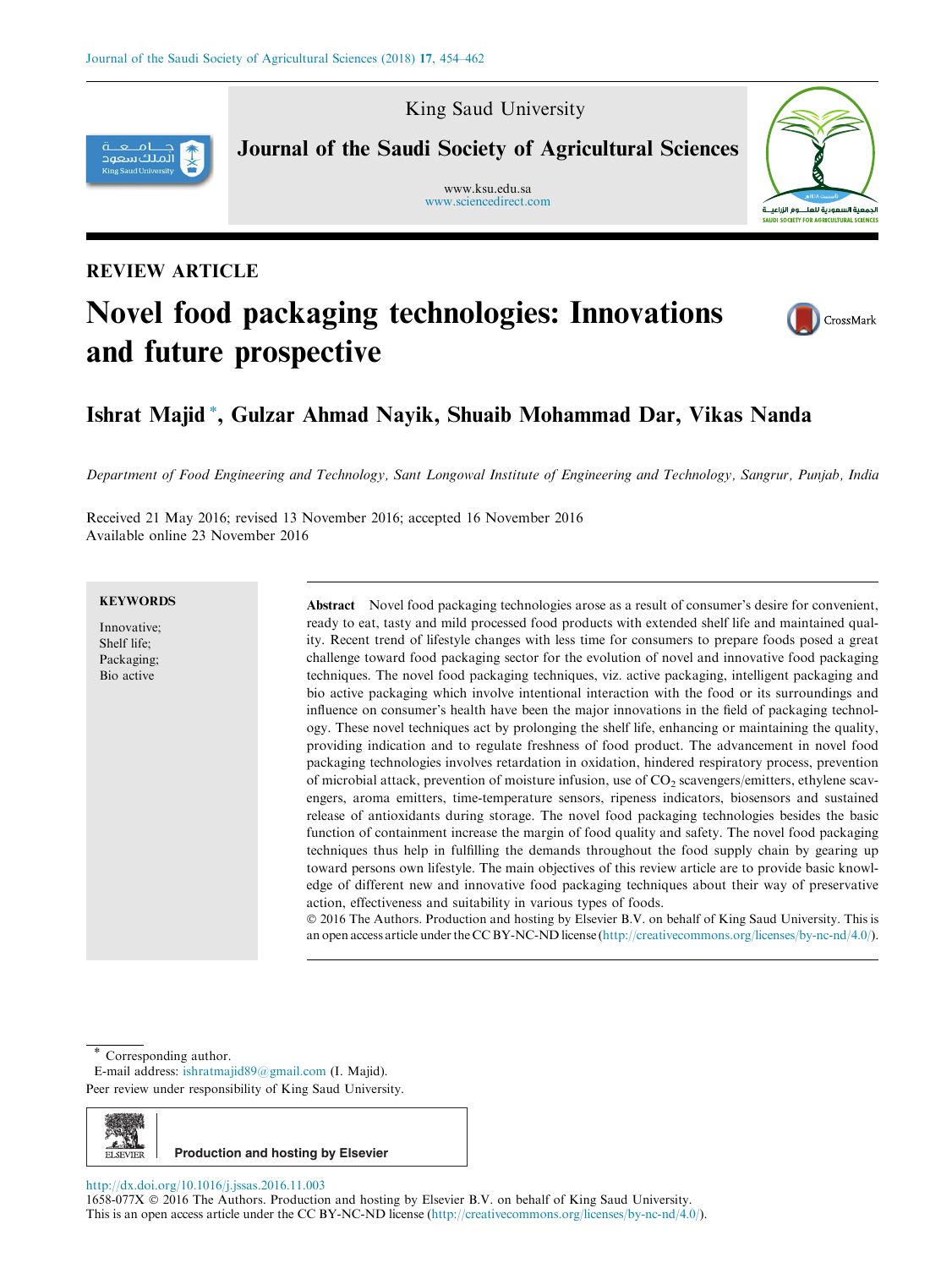#### **Contents**

| $\mathbf{1}$ .  |          |     |  |
|-----------------|----------|-----|--|
| 2.              |          |     |  |
| 3.              |          | 456 |  |
| 4.              | 457      |     |  |
| 5.              |          |     |  |
|                 | 5.1      |     |  |
|                 | 5.2.     |     |  |
|                 | 5.3.     |     |  |
| 6.              |          |     |  |
| 7.              |          |     |  |
|                 | 7.1.     | 458 |  |
|                 | 7.2.     | 458 |  |
| 8.              |          | 458 |  |
| 9.              |          | 459 |  |
| 10 <sup>1</sup> |          | 460 |  |
|                 | $10.1$ . | 460 |  |
|                 | 10.2.    | 460 |  |
|                 |          | 461 |  |
|                 |          | 461 |  |
|                 |          |     |  |

# 1. Introduction

Novelty and recent trends in food packaging techniques are the result of consumer preferences toward mild processed food products with enhanced shelf life and convenience [\(Dobrucka](#page-7-0) [and Cierpiszewski, 2014\)](#page-7-0). Moreover, modern trend of retail practices and changing lifestyle are the incentives for the evolution of novel and innovative packaging techniques without compromising food safety and quality characteristics [\(Dainelli et al., 2008\)](#page-7-0). Rapid growth of novel packaging in food segment is contributed by the enormous use of packaged foods, rising need of prepared foods like use of microwave meals and growing use of smaller size food packages [\(Restuccia et al., 2010\)](#page-8-0). Another important reason for innovative food packaging is the rising issues of food borne microbial outbreaks which demands the use of packaging with antimicrobial effects along with retention of food quality [\(Appendini and Hotchtkiss, 2002\)](#page-7-0). Innovations in packaging started earlier in the form of electrically driven packaging machinery, metallic cans, aseptic packaging, flexible packaging, aluminum foils and flexographic printing. Additionally, the introduction of various materials, viz. polyester, polypropylene, and ethylene vinyl alcohol polymers led to drastic evacuation from metal, paperboard and glass packaging to plastic and flexible packaging. Moreover, in 20th century more advancement in packaging technology appeared as intelligent or smart packaging and active packaging (oxygen scavengers, antimicrobial agents, respiration controllers, and aroma/odor absorbers) [\(Brody et al., 2008](#page-7-0)). The emerging changes in packaging industry will strengthen the economy by improving food safety, quality and by minimizing product losses ([Vanderroost et al., 2014\)](#page-8-0). In an attempt of changing market opportunities packaging industry has resulted in succession of numerous niche markets ([Rooney, 2005](#page-8-0)). Since these newer ideas of active, intelligent and bioactive packaging had a greater impact on marketing of food, their way of action and suitability for food applications is mentioned in the following sections.

# 2. Active packaging

Active packaging came into existence with the aim of satisfying the consumer demand for natural, recyclable, and biodegradable packaging materials ([Lopez-Rubio et al., 2004\)](#page-7-0). Thus renewable resource based active packaging material capable of degrading by natural compositing process and with less environmental effect was developed ([Jin and Zhang, 2008](#page-7-0)). Active packaging prolongs the storage life and enhances the margin of food safety by altering the condition of the food [\(De Kruijf et al., 2002](#page-7-0)). Active packaging is used as a substitute to conventional food processing techniques (high thermal treatments, brining, acidification, dehydration and additive preservation) [\(Lopez-de-Dicastillo et al., 2011\)](#page-7-0). The basic underlying principle behind the use of active packaging depends on the incorporation of particular components inside the polymer and intrinsic characteristics of the polymer itself used as packaging vehicle ([Gontard, 2000](#page-7-0)). A new advancement in the use of active packaging is the addition of polymer materials containing some additives that impart anti microbial properties ([Suppakul et al., 2003](#page-8-0)). These polymeric matrices have the potential of releasing active agents (antioxidants and antimicrobials), retaining compounds (ethylene, oxygen and water) or undesirable food components [\(Flores et al.,](#page-7-0) [2007](#page-7-0)). The potential scavengers like cyclodextrins used in the latter application act irreversibly and are either inorganic metals or salts ([Lopez-de-Dicastillo et al., 2011](#page-7-0)). Controlled delivery of active agents into the food via packaging films for extended periods of storage and distribution restricts the development of undesirable flavors produced as a result of directly incorporating additives into the food ([Peltzer et al., 2009\)](#page-8-0). The use of artificial antioxidative agents like butylated hydroxytoluene, thioester and organophosphate compounds as active packaging additives is limited due to toxicity as a result of their migration into the food products [\(Gomez-Estaca et al., 2014](#page-7-0)). Hence, the use of synthetic additives is now replaced by the use of essential oils as natural extracts obtained from herbs and spices, tocopherol and extracts from plant which are generally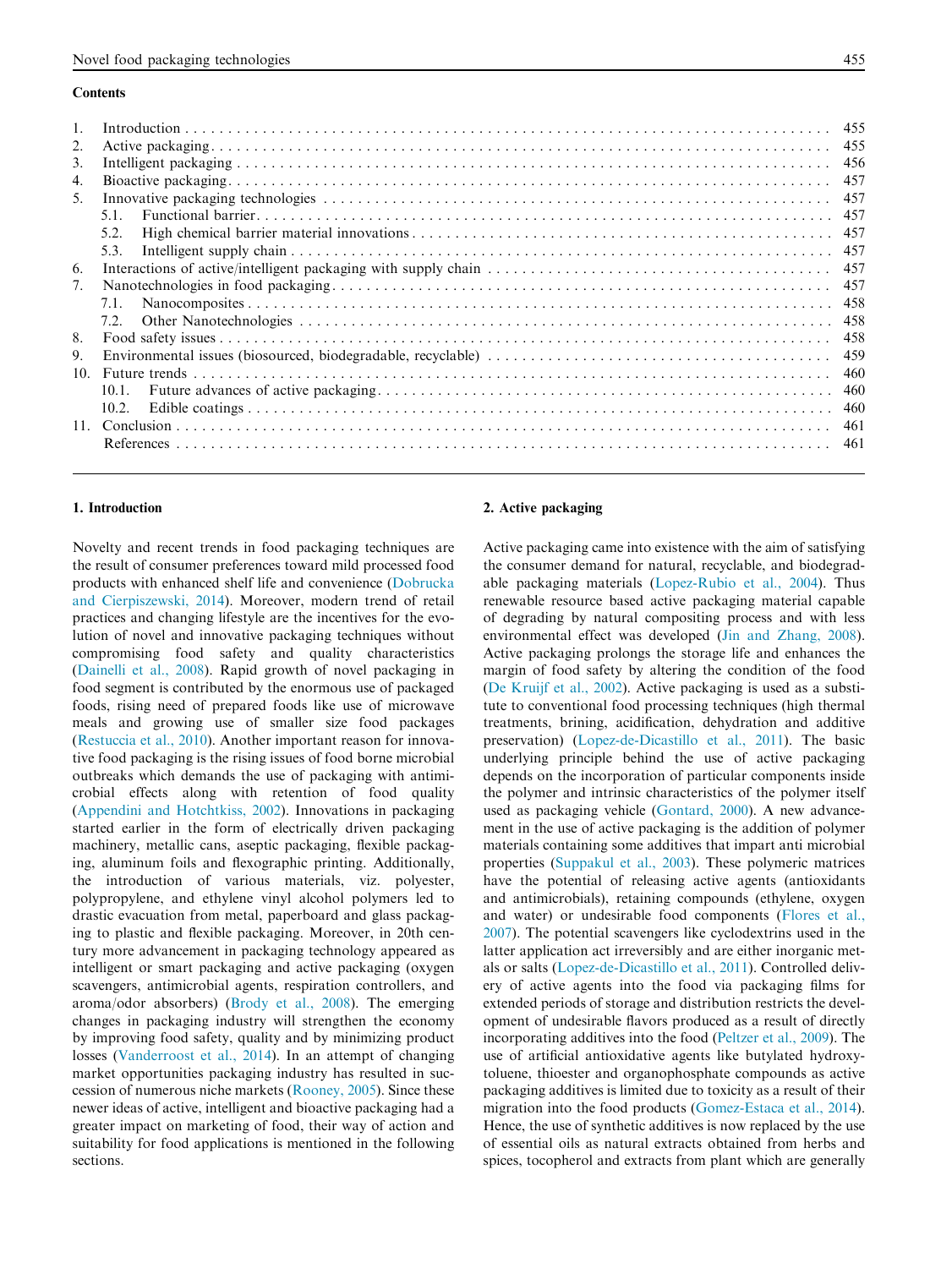recognized as safe ([Persico et al., 2009](#page-8-0)) and enable the chemical stability of oxygen sensitive foods ([Gomez-Estaca et al., 2014](#page-7-0)). In active packaging system choosing an antioxidant is critical step which requires due considerations. The antioxidant compound should be compatible with the packaging material and able to form homogenous distribution to the food or package headspace. The choice of antioxidant used should be based on the type of food for its characteristic effectiveness ([Decker,](#page-7-0) [1998\)](#page-7-0). Use of edible films and coating technology in active packaging contributes to the reduction of oxidative damage to foods by decreasing oxygen transmission rate. The addition of antioxidants to the edible film and coating material adds the added advantage of close contact between food and the coating matrix ([Falguera et al., 2011\)](#page-7-0). Furthermore, these natural additives are good sources of various bioactive phenolic compounds [\(Bakkali et al., 2008](#page-7-0)), and are used as excellent form of active packing in meat products because of their antimicrobial properties [\(Stefania and Vicini, 2002; Lopez et al., 2007\)](#page-8-0). Use of antimicrobial agents in packaging is one form of active packaging which aims to decrease or inhibit the microbial growth in the food packed or itself within food package ([Appendini and Hotchtkiss, 2002](#page-7-0)). In packaging materials use of antimicrobial agents can be done either by directly adding for gradual diffusion via food surface or infused in vapor form ([Wilson, 2007\)](#page-8-0). Oxygen scavengers used in packaging materials inhibit oxidative reactions by removing oxygen and can be directly added to the package enclosure or as sachets or labels. Among the oxygen scavengers ferrous oxide is most commonly used that reacts with oxygen to decrease its concentration [\(Kerry et al., 2006\)](#page-7-0). Carbon dioxide scavengers and mediators are incorporated inside packaging materials. Carbon dioxide decreases the rate of respiration of fresh foods and prevents vacuum difference thereby, preventing collapsing of package due to presence of oxygen absorbers ([Vermeiren](#page-8-0) [et al., 1999](#page-8-0)). Carbon dioxide can be added in many different forms like absorbent pads and moisture-mediated bicarbonate chemicals in packets [\(Brody et al., 2008](#page-7-0)). Active packaging also involves moisture controlling agents like natural clays, calcium oxide and silica gel which are used as desiccants in case of dry foods while, in case of foods with high moisture content internal humidity regulators are used. These moisture absorbing agents can be added either as interior porous packets or as porous water-vapor barrier plastic cartridges with desiccants. Humidity regulators within package act by decreasing the moisture loss, retain desirable relative humidity and decrease extra moisture content present within voids and headspace ([Brody et al., 2001](#page-7-0)).

#### 3. Intelligent packaging

Intelligent packaging is rooted on involvement of intentional association of food with its package or surroundings with an attempt to enhance food quality characteristics and safety. Intelligent packaging is linked to the advancement in time– temperature regulators, ripeness monitors, biosensors and radio frequency indicators and regulators [\(Restuccia et al.,](#page-8-0) [2010\)](#page-8-0). Therefore, intelligent packaging provides signal for perceiving and evaluating the freshness of food ([Han et al., 2005](#page-7-0)). Intelligent packaging provides knowledge about properties of the enclosed food and its existing environment and helps in

providing basic idea to the retailer, customer and manufacturer about the state of these properties [\(Restuccia et al.,](#page-8-0) [2010\)](#page-8-0). Intelligent packaging provides additional function to the basic communication function of conventional packaging because it provides knowledge to the consumer on the basis of its ability to observe or record internal and external changes in the product surroundings. The two important functions performed by intelligent packaging are to monitor both internal and external conditions that is to record changes occurring both outside and inside the packaging. The latter function of intelligent packaging that is assessing the quality of the food product directly within package involves intimate association with the headspace or food which necessitates the use of indicators for the safety and quality of packaged food item. Typical indicators represent signaling gas leakage, ripeness regulators and indicators, time-temperature monitors, bio probes, radio frequency indicators and toxin indicators ([Stauffer, 2005](#page-8-0)). The concept of intelligent packaging in real sense is to evaluate efficacy and strength of active packaging system ([Kerry et al., 2006](#page-7-0)). Intelligent packaging offers greater significance by providing detailed knowledge throughout the supply chain and maintains food quality by finding out critical points by the use of attached, incorporated or printed labels onto packaging material ([Dainelli et al., 2008](#page-7-0)). Another important aspect of this smart packaging is the self heating and cooling systems used as temperature regulators. In self heating packaging heating occurs as a result of exothermic reaction that is produced by using calcium or magnesium oxide or water. The major limitation that lies with this heating system is that major portion of package space is occupied by the heating device. Self cooling packaging induces evaporative cooling effect by evaporating external components like water that removes heat and gets adsorbed onto surface [\(Brody et al.,](#page-7-0) [2008\)](#page-7-0). Intelligent packaging also employs ethylene adsorbers and absorbers because ethylene removal from inside the package helps in exceeding the storage life and retaining quality features of fresh food commodities. Potassium permanganate widely used ethylene absorber that oxidizes ethylene to ethanol and acetate. Ethylene from package environment can also be removed by the process of adsorption via activated carbon or zeolite. These absorbers and adsorbents can be supplied either as sachets or added to the package itself [\(Lopez-Rubio](#page-7-0) [et al., 2004](#page-7-0)). Radio frequency identification (RFID) used in intelligent packaging is radio wave based system that wirelessly tracks items. RFID consists of readers (receivers), labels or radar (data carriers) and computer software, hardware, networking, and database. Employment of wireless technique for transfer of data between reader and radar makes RFID technology superior over other direct identifications, like the barcode system ([Finkenzeller, 2003\)](#page-7-0). Use of RFID in food industry has emerged as a gateway, starting from monitoring of food to its traceability in order to enhance food safety and improve supply chain effectiveness. In the food industry accelerated rate and effectiveness of RFID technology in stock rotation and traceability of several commodities throughout the supply chain led to increased on-shelf availability at the retail level [\(Yam et al., 2005\)](#page-8-0). Besides these important forms intelligent packaging has taken role in all fields of nanotechnology and resulted in quality and safety monitoring along with sustainability of packaging.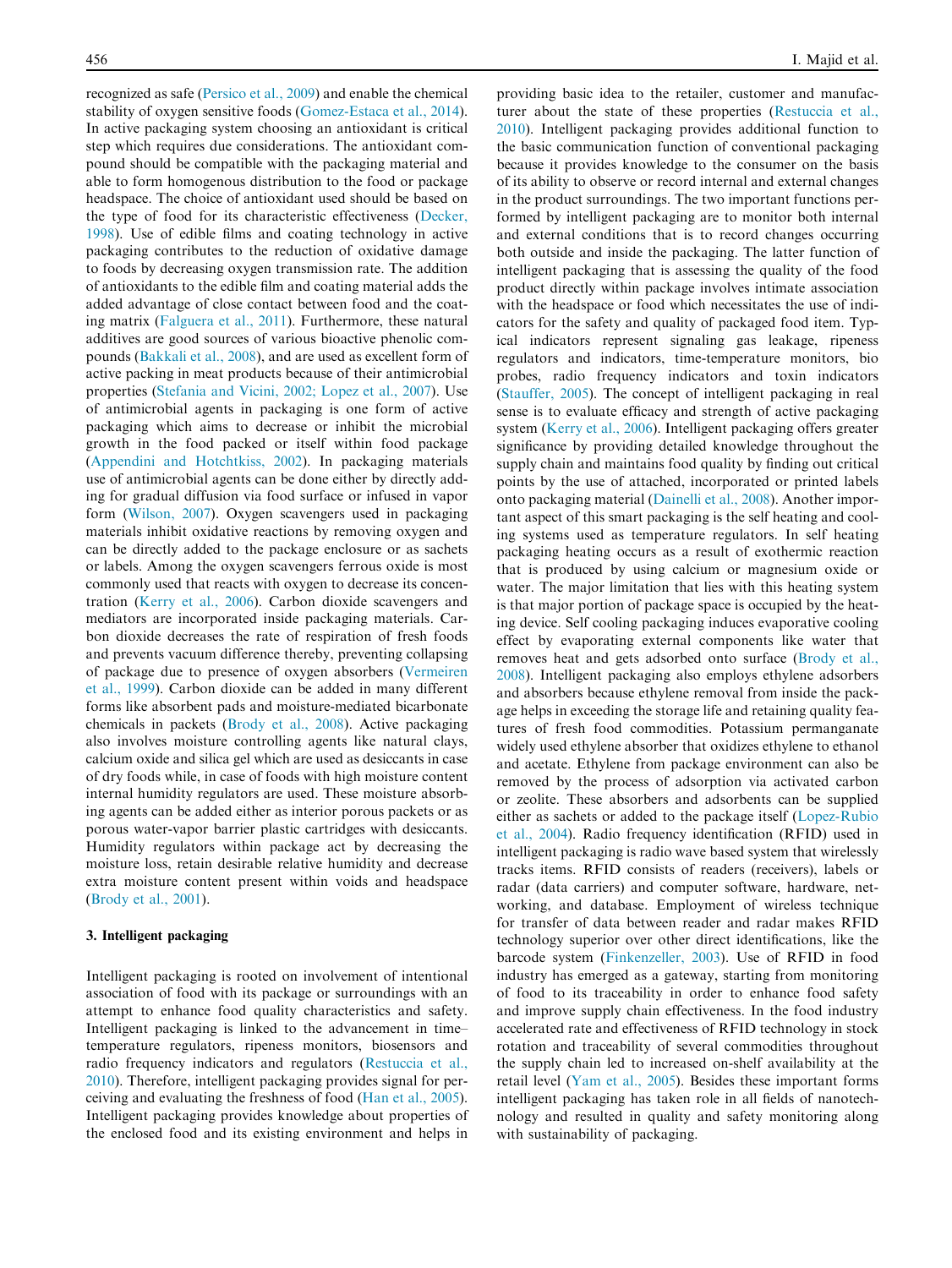## 4. Bioactive packaging

Bioactive packaging is the novel packaging technology that alters the package or coating in a way so as to have positive effect on consumer's health. Various techniques known to retain characteristic properties of biopolymers and employed in this novel packaging approach include enzyme encapsulation, nanoencapsulation, microencapsulation and enzyme immobilization. Keeping in view the required functional properties of particular bioactive components, functional or bioactive packaging has the potential to maintain bioactive substances in desired proportions until their controlled or fast diffusion within the packed food during its storage or prior to its consumption [\(Lopez-Rubio et al., 2006\)](#page-8-0). Process of bioactive packaging technology is implemented via (i) utilization of biodegradable packaging materials for the release of functional or bioactive components, (ii) encapsulating bio active ingredients into the foods or to the packaging materials, and (iii) introducing packaging materials exhibiting enzyme activity and capable of transforming some food components in order to deliver health benefits. The development of such packaging systems exerting health promotion effect involves the concept of marine oils, prebiotics, probiotics, encapsulated vitamins, phytochemicals, lactose free foods, bioavailable flavonoids and many more will boost the packaging industry in near future because of growing human health consciousness ([Lagaron, 2005](#page-7-0)).

# 5. Innovative packaging technologies

#### 5.1. Functional barrier

Functional barrier consists of one or more layers of foodcontact materials and it should ensure the compliance of product with Article 3 of regulation 1935/2004/EC and Regulation 450/2009/EC. As, per definition the substances at the rear side of functional barrier will not, migrate in the food and thus will not have deleterious effects on human health nor will result in unacceptable changes in the composition and organoleptic properties. This implies that these intelligent and active substances do not arise from the concern of safety issue which is not also required by Regulation 450/2009/EC and certain substances can be used at the rear side of functional barrier provided they migrate through the functional barrier below a certain detection limit. In case of articles for infants and other susceptible persons the prescribed limit of un authorized substances that might through the functional barrier should not exceed 0.01 mg per kg food.

#### 5.2. High chemical barrier material innovations

The quality of food can be maintained by preventing adsorption, desorption, diffusion of gases, liquids, penetration of other molecules such as oxygen, pressurized liquid or gas, and water vapor by the use of high-barrier packaging. The process of polymer blending, coating, lamination, or metallization is used to enhance the barrier property of packaging materials by combining the package materials with other high-barrier materials. The structural network of blend of packaging material with high barrier packaging material affects its permeability. Combining high-barrier materials on packaging material by the process of lamination or coating provides laminar structure, the permeability of which decreases linearly with the square thickness. The process of blending with platelets or droplets of highbarrier materials also reduces permeability but the decrease is less as compared to coating or lamination at the same mass as that of high barrier materials [\(Lange and Wyser, 2003\)](#page-7-0). Most commonly used blends are aluminum-metallization on PET, polyethylene terephthalate (PET) lamination on coextruded polypropylene/polyethylene, polymers with planar clay particles, mixture of beeswax in edible polymer as particulate system films and polyvinylidene chloride (PVdC) coating on oriented polypropylene (OPP) ([Avella et al., 2005; Han et al., 2006](#page-7-0)). The innovative technique used to improve barrier property with commercial applicability include epoxy spray on PET bottles, transparent vacuum-deposited or plasma-deposited coating of silica oxide on PET films and composites of plastics with nanoparticles [\(Lopez-Rubio et al., 2004](#page-7-0)).

#### 5.3. Intelligent supply chain

In developing newer value added services, supply chain provides a provision of increasing efficiency by automating simple and valuable data flows. This intelligent supply chain can lay down flat form for value addition of fresh products. In response to larger retailer mandates and compliance with regulatory bodies requirements a Spanish company ECOMOVISTAND developed an innovative and ecological packaging and transport unit, called MT, for the grocery supply chain, which can be used in the entire product cycle; that is, the MT serves (1) as packaging at the producer, (2) as transport unit, (3) as storage at warehouses, and (4) as display stand at the supermarket, all in the same mechanical system, being thus a Returnable Packaging and Transport Unit ([Martinez-Sala et al., 2009\)](#page-8-0).

#### 6. Interactions of active/intelligent packaging with supply chain

A special feature of supply chain is inclusion of several actors together for sound collaboration, coordination, and information exchanges between them for better efficiency and productivity ([Choi et al., 2006](#page-7-0)). The major problem faced in transportation of boxes, containers, pallets and cases is lack of information and control on their status influenced by the actors in the supply chain. The world's largest container and pallet producing company encounters economical and logistics problems to provide on time service with a bounded quantity of pallets due to lack of information on where a pallet is and for how long it has been there. Thus, it does not seem astonishing why major retailers put thrust to come up with this lack of regulation and control by pushing suppliers toward the implementation of newer appropriate technologies (the Wal-Mart mandate, for instance) [\(Martinez-Sala et al., 2009](#page-8-0)).

#### 7. Nanotechnologies in food packaging

Nanotechnology has proven most promising innovative technique by introducing latest enhancements in food packaging by providing mechanical and barrier properties, detecting pathogens and introducing smart and active packaging keeping in consideration food quality and safety aspects. Presently, the nanotechnology that is playing part in the market is the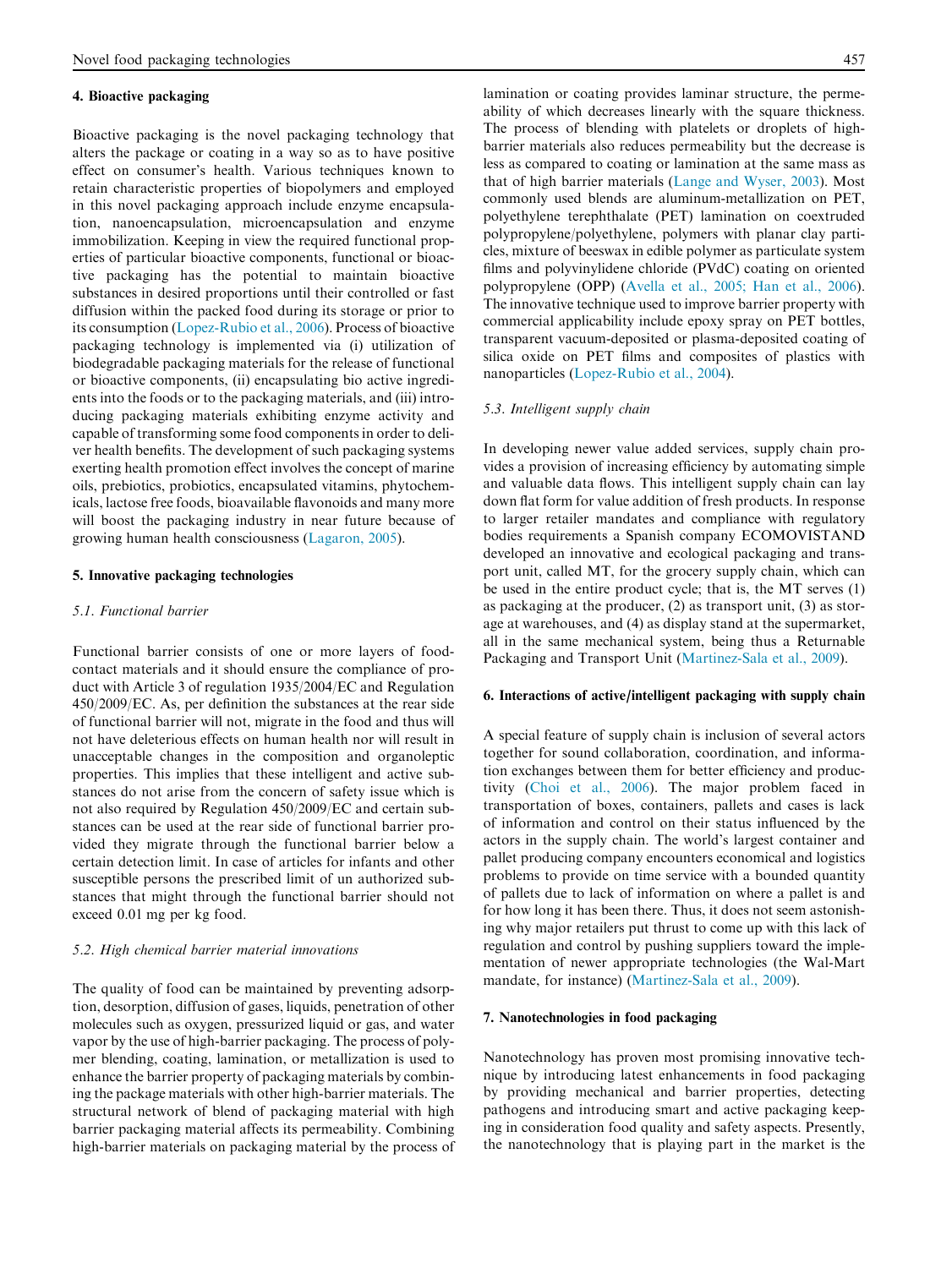nanolayer of aluminum that coats the interior of many snack food packages [\(Brody, 2006](#page-7-0)).

Nanomaterials produced by the methods of solvent extraction/evaporation, crystallization, self-assembly, layer-by-layer deposition, microbial synthesis, and biomass reactions are being tested for their applications in food packaging [\(Doyle,](#page-7-0) [2006\)](#page-7-0). Among the various nanomaterials the most promising for food packaging is nanocomposites.

#### 7.1. Nanocomposites

Nanocomposite packages for food have taken their place in the market and many are yet to be launched to contribute major portion in the future to food packaging ([AZoNano,](#page-7-0) [2004\)](#page-7-0). The maximum attention is being paid toward beverage packaging and the driving agent for this overwhelming rise is the amazing benefit nanoscience offers toward the improvement in food packaging. Nanocomposite materials have played a vital role in improving the strength, barrier properties, antimicrobial properties, and stability to heat and cold (fundamental properties) of food packaging materials.

The use of nanocomposites for food packaging started in the year 1990s and use of montmorillonite clay as the nanocomponent has been used in a wide range of polymers such as polyethylene, nylon, polyvinyl chloride, and starch. The quantity of nanoclays used varied from 1% to 5% by weight and the nanocomponents used should have 1 dimension less than 1 nm wide. On the contrary, the high aspect ratios (ratio of length to thickness) of several of these materials can be produced by using lateral dimensions, as large as several micrometers. The high surface area of nanocomposites is responsible for imparting unique properties when they are incorporated into packages.

The transparent nanocomposite coatings and plastic films known as Durethan, produced by Bayer contain clay nanoparticles dispersed throughout the plastic. A huge quantity of silicate nanoparticles is mixed together in polyamide films and these nanoparticles have the property to prevent oxygen, carbon dioxide, and moisture from reaching fresh meats and others foods. The nanoclay particles hinder the process of diffusion by acting as impermeable barrier and as a result of which shelf life and quality of foods are enhanced. The resulting food package is also strong, more heat-resistant and light weight, thereby reducing transportation costs [\(ETC Group,](#page-7-0) [2004\)](#page-7-0). The problem of oxidation and flavor due to packaging of beer in plastic bottles has also been tackled by the process of nanotechnology. As an example, Nanocor, a subsidiary of Amcol International Corp., has designed nanocomposites that are employed in plastic beer bottles and can provide shelf life of 6 months. The most recent concept of barrier nylons used in case of multilayer, co-injection blow-molded PET bottles, are produced by blending nanocomposites and oxygen scavengers. Use of nanocrystals incorporated in plastic bottles can extend the shelf life of beer by 18 months by preventing loss of carbon dioxide from and infusion of oxygen into the bottles. The same packaging materials are being designed for shelf life extension in case of soft drinks ([ETC Group, 2004](#page-7-0)).

#### 7.2. Other Nanotechnologies

The mechanical strength of food packaging materials can be improved by incorporation of carbon nanotubes of diameter

in nanometers which are cylindrical in shape with antimicrobial properties. It was found that these carbon nanotubes resulted in cellular damage in Escherichia coli by puncturing cells and eventually leading to their death. These carbon nanotubes in antimicrobial materials act as building blocks when they are single walled \*\*(Kang et al., 2007). In food packaging these has also been used in the form of nano-wheels to improve food packaging. The mechanical and barrier properties of plastics were improved by incorporation of self-aggregated inorganic alumina platelets in the shape of wagon-wheel ([Mossinger et al., 2007](#page-8-0)).

Nanotechnology has wider applications in the near future in the form of nanosensors in food packages for detection of chemicals, bacteria, viruses, allergens, pathogens, and toxins in foods. With the advent of nanotechnology nanovesicles have been developed for detection of E. coli 0157:H7, Salmonella spp., Listeria monocytogenes and Liposome nanovesicles for detection of peanut allergen proteins. It has been found that association of antibodies to Staphylococcus enterotoxin B onto poly(dimethylsiloxane) chips led to formation of biosensors with a detection limit of 0.5 ng/mL [\(Doyle, 2006](#page-7-0)). Further, a NanoBioluminescence detection spray has been devised that contains an engineered luminescent protein capable of binding to the microbial surface (Salmonella and E. coli) ([Joseph and Morrison, 2006\)](#page-7-0). Microbes such as Salmonella and E. coli can be detected by a nanoporous siliconbased biosensor and prototype nanobiosensor was recently developed for detection of Bacillus cereus and E. coli and was reported to detect multiple pathogens faster and more accurately than other currently available devices ([Liu et al.,](#page-7-0) [2007\)](#page-7-0). Recently, nanocomponents are being integrated in ultra-thin polymer substrates for RFID chips with biosensors that are capable of detecting foodborne pathogens or sense the moisture or temperature of a product ([Nachay, 2007](#page-8-0)). DNA biochips which get repaired itself if damaged have been developed to detect pathogens for example, carbon tubes with nano-size diameters and coated with strands of DNA are used to provide nanosensors that are capable to detect odors and tastes. In these nanosensors one strand of DNA acts as the sensor and the carbon nanotube serves as the transmitter. The most striking advancement of this technology is development of electronic tongue nanosensors which can be to used to stimulate color changes in food packages in order to provide indications to consumers when food is spoiled and can also detect substances in parts per trillion (Univ. of Pennsylvania 2005). In food packages the change in color is also detected by use of color-changing film that is polymer opal films. These polymer opal films consist of photonic crystals that are used to produce special type of food packaging materials that can change color ([Pursiainen et al., 2007\)](#page-8-0). Nowadays synthetic DNA barcodes have been devised to tag pathogens and monitor pathogens. When target compounds are detected these nanobarcodes fluoresce under ultraviolet light ([Steele, 2005](#page-8-0)).

#### 8. Food safety issues

The present food legislation keeping in consideration the consumer desire for natural, minimally processed and convenient food products in addition to un ending changes at industrial, retail and distribution levels considers food safety as a global concern. This concern provides a stimulus to the packaging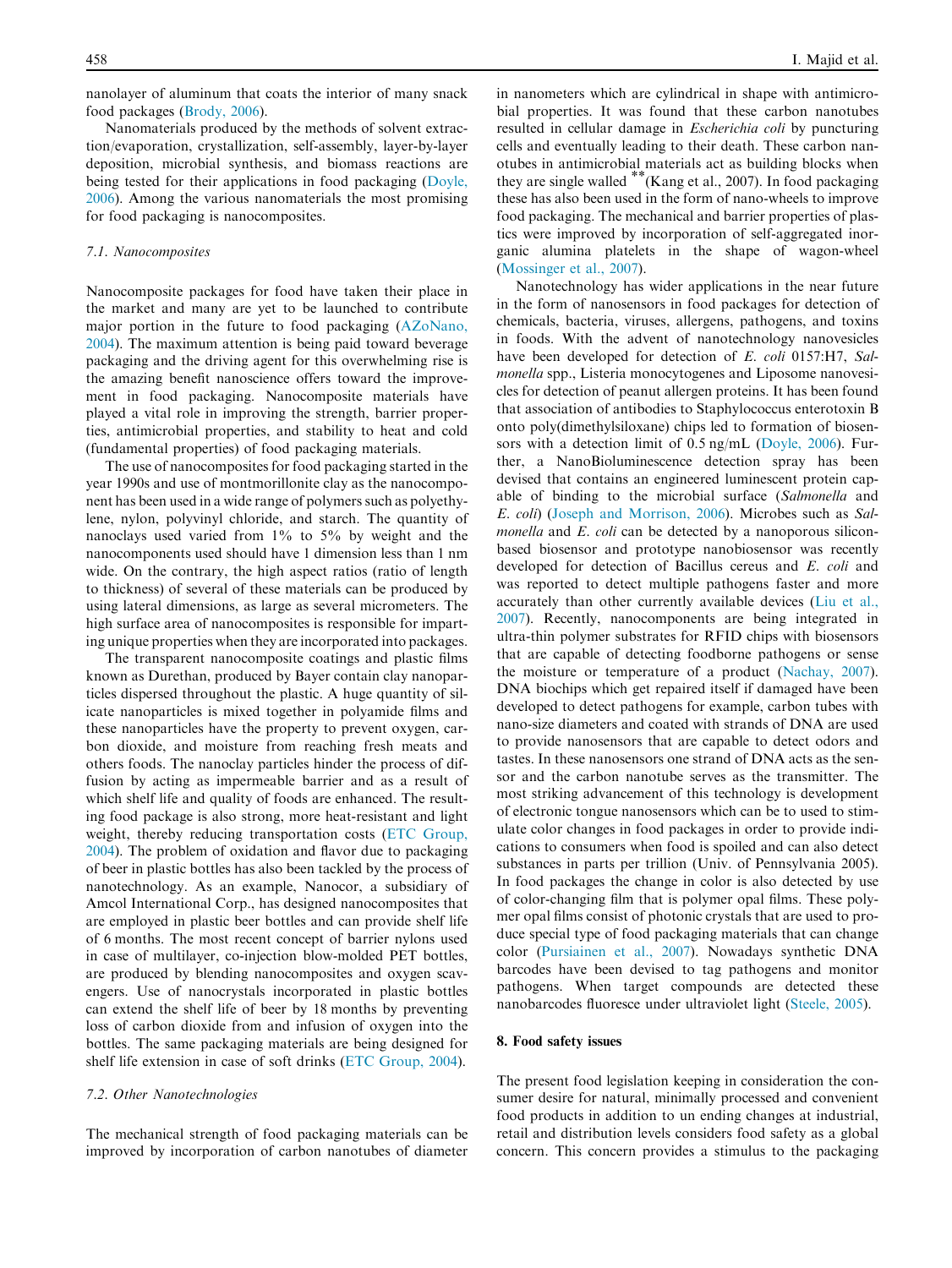| Active packaging<br>system                        | Mediators used                                                                                                                                                                                                                                                                                                                    |
|---------------------------------------------------|-----------------------------------------------------------------------------------------------------------------------------------------------------------------------------------------------------------------------------------------------------------------------------------------------------------------------------------|
| Oxygen absorbers                                  | Enzymatic agents (glucose oxidase<br>glucose, alcohol oxidase-ethanol in vapor<br>form) Chemical agents in powder form,<br>viz. iron oxide, ferrous carbonate,<br>catechol, iron-sulfur, sulfite salt of<br>copper sulfate, photosensitive dye<br>oxidation, oxidation of ascorbic acid,<br>conversion of oxygen catalytically by |
| Carbon dioxide                                    | platinum)<br>Powder of calcium hydroxide and Iron,                                                                                                                                                                                                                                                                                |
| scavenging/releasing                              | metal halide of ferrous carbonate                                                                                                                                                                                                                                                                                                 |
| Moisture binding                                  | Kieselguhr, Silica gel, propane-1,2-diol,<br>polyvinyl alcohol (PVOH),                                                                                                                                                                                                                                                            |
| Ethylene binding                                  | Embers, silica gel-potassium                                                                                                                                                                                                                                                                                                      |
| agents                                            | permanganate, diatomaceous earth, anti                                                                                                                                                                                                                                                                                            |
|                                                   | caking agent (bentonite), China clay,<br>quartz,                                                                                                                                                                                                                                                                                  |
|                                                   | Oya stone in powder form, natrolite,<br>ozone                                                                                                                                                                                                                                                                                     |
| Ethanol releasing                                 | Ethanol in encapsulated form                                                                                                                                                                                                                                                                                                      |
| Antimicrobial emitting                            | Sorbic acid, benzoic acid, propionic<br>acids, ethanol, sulfur dioxide, ozone,<br>peroxide, microbial secondary<br>metabolites, silver-zeolite, quaternary<br>ammonium salts                                                                                                                                                      |
| Antioxidant emitting                              | Vitamin C, vitamin E, synthetic anti<br>oxidants like; BHA, TBHQ and BHT                                                                                                                                                                                                                                                          |
| Flavor binding agents                             | Bi carbonate of soda, activated charcoal                                                                                                                                                                                                                                                                                          |
| Flavor enhancing                                  | Several natural and synthetic food                                                                                                                                                                                                                                                                                                |
| substances                                        | flavors                                                                                                                                                                                                                                                                                                                           |
| Color providing agents                            | Many food derived colorants and                                                                                                                                                                                                                                                                                                   |
| Anti-foaming agent                                | pigments<br>Plastic polymer of propylene (Biaxially                                                                                                                                                                                                                                                                               |
| and anti-caking<br>Light monitoring/<br>absorbing | oriented vinylon), HDPE<br>UV retardant, hydroxybenzophenone                                                                                                                                                                                                                                                                      |
| Regulators                                        | Time-temperature monitors                                                                                                                                                                                                                                                                                                         |
| Temperature regulating                            | Un-woven plastic with micro                                                                                                                                                                                                                                                                                                       |
| and monitoring                                    | perforations                                                                                                                                                                                                                                                                                                                      |
| Gas penetrable/                                   | Superficially treated surfaces, films with                                                                                                                                                                                                                                                                                        |
| absorbent                                         | micro pores or perforations                                                                                                                                                                                                                                                                                                       |
| Microwave detectors<br>Insect repelling agents    | Thermoplastics with metalized surfaces<br>Fumigants with minute toxic effects, viz.<br>pyrethrins and permethrin                                                                                                                                                                                                                  |

Table 1 Some of the active packaging systems are listed below; [\(Ozdemir and Floros, 2004](#page-8-0)).

industry in order to present numerous innovative techniques to tackle with the legal and regulatory requirements along with the changing needs of the food industry and consumers [\(Realini and Marcos, 2014\)](#page-8-0) (see Tables 1 and 2).

In food supply chain the concern of food safety and quality has given way to exercise more control and explore information within supply chains as well as to the consumers on processing, sourcing and distribution of food products. This concern has arisen as a result of problems encountered in logistic chain for chilled food where source of origin is far away from the destination, involving on board handling in ships, air transport and more intermediate points in the logistic chain. In an attempt to address this issue several logistic companies now use strip chart recorder inside few marked boxes per shipment to monitor the temperature and a conventional

| $\mu$ are instead as follows (Ozdening and Floros, 2004). |                                                                                                                                                   |  |  |
|-----------------------------------------------------------|---------------------------------------------------------------------------------------------------------------------------------------------------|--|--|
| Tamper proof, package<br>strength and integrity           | Infringement of packed items                                                                                                                      |  |  |
| Signs of product quality/                                 | Time-temperature monitors and                                                                                                                     |  |  |
| safety                                                    | regulators, gas detecting devices,                                                                                                                |  |  |
|                                                           | microbial invasion, pathogen growth<br>sensing                                                                                                    |  |  |
| Tracing and theft<br>detecting devices                    | Radio frequency identification (RFID)<br>chips, logos, stamps                                                                                     |  |  |
| Product genuinity                                         | Holographic contents, tags, concealed<br>print layout aspects, Radio-frequency<br>identification for automatic<br>identification and data capture |  |  |

**Table 2** Some of the food applications of intelligent packaging are listed as follows ([Ozdemir and Floros, 2004](#page-8-0)).

paper labels for traceability information. Now a days, RFID tags with embedded temperature sensors [\(Jedermann and](#page-7-0) [Lang, 2007\)](#page-7-0) as well as integration of these tags with physical and chemical sensors are used as temperature managed traceability systems ([Abad et al., 2009\)](#page-7-0).

The safety concern related to active and intelligent packaging should be addressed based on following three important considerations:

- (1) Labeling: Proper labeling should be done in order to prevent misuse and misunderstanding by the consumers or downstream users, e.g. to prevent sachets from being eaten.
- (2) The migration of active and intelligent substances with respect to their toxicity should be kept in consideration and their migration process should comply with food legislation. Monitoring the phenomena of migration means to adapt some mass transfer modeling tools and migration tests other than those applied or recommended for conventional plastics, as they cannot be adapted to active and intelligent systems. The safety concern in case of active packaging is to determine the adequacy of analytical methods used in migration studies to detect as well as quantify to which the consumer would be exposed to, and at what level. Potential migration outside the packaging is considerably reduced as the systems do not require migration testing as there will be a ''functional barrier'' ([Restuccia et al., 2010](#page-8-0)).
- (3) Efficient packaging: Most importantly the claimed function of food packaging in few cases can give rise to safety concern as for any food preservation technology e.g. delivering a preservative or absorbing oxygen in a suitable way for preventing microbial growth without inducing antimicrobial resistance or pathogen over growth, or giving reliable information on pathogenic bacteria presence for direct indicators [\(Dainelli et al.,](#page-7-0) [2008](#page-7-0)).

#### 9. Environmental issues (biosourced, biodegradable, recyclable)

Starch and chitosan are the two biodegradable matrices used in food packages ([Weiss et al., 2006](#page-8-0)). Within the grocery supply chain of fresh fruit and vegetables use of several levels of fresh products packaging (primary, secondary, and tertiary)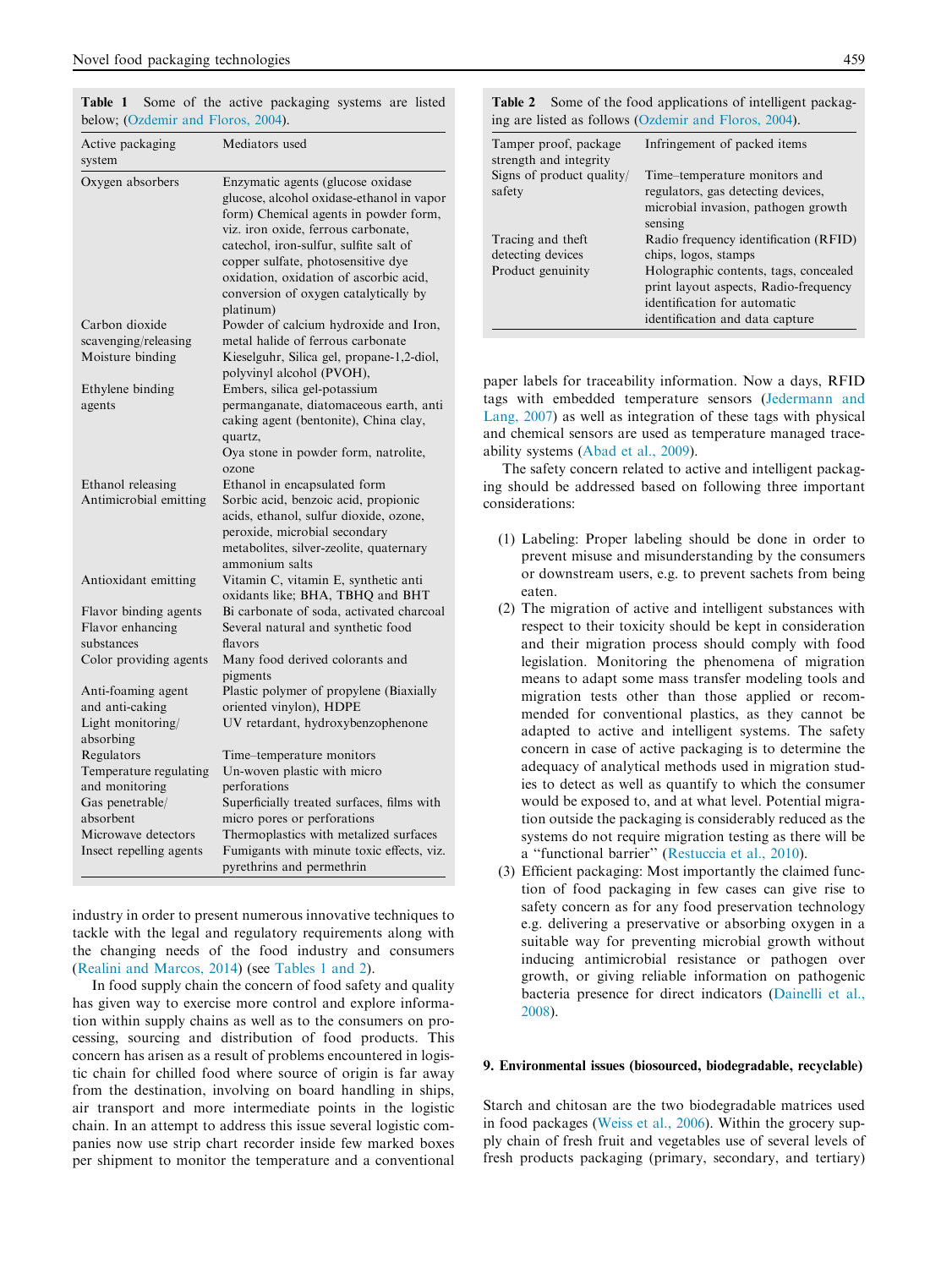

Figure 1 Intelligent jar of spaghetti sauce. Source ([Wong et al., 2002\)](#page-8-0).

is responsible for generation of thousands of tons of residues at different stages of the product cycle. In order to address this problem, the European Union, has passed demanding packaging directives to be complied with ([European parliament,](#page-7-0) [2004\)](#page-7-0). The environmental policy objectives include decrease or even to prevent the use of packaging, to recover and recycle all residues, and to make the producer responsible for the waste, as well as for the costs of recovering and recycling. These environmental policies certainly add extra cost all over the supply chain but are equally important for a sustainable growth [\(Bechini et al., 2008\)](#page-7-0). The use of returnable transport units in addition to operational and ecological benefits will help to comply with waste regulation [\(Martinez-Sala et al.,](#page-8-0) [2009\)](#page-8-0). The issues within the grocery supply chain, necessitate the need for an intelligent supply chain with automated collaboration and exchange of information among their actors ([Pramatari, 2007\)](#page-8-0) (see Fig. 1).

#### 10. Future trends

Nanotechnology is likely to play important part in the near future keeping in consideration the safety concern associated with packaging. To address the safety as well as other additional issues research and development in the field of active and intelligent packaging grew at dynamic pace with the aim to provide ecofriendly packaging alternatives. This posed a challenge of designing packaging materials by employing reverse engineering approach on the basis of requirements of food product besides on the availability of packaging materials. The aforementioned approach resulted in the tailoring of stimulated/controlled release of active agents and for specific target indicators. Another area of development is the use of innovative non-migratory materials in case of functional inpackage food processing ([Dainelli et al., 2008\)](#page-7-0).

#### 10.1. Future advances of active packaging

The advancement in the area of active food packaging led to the development of stimuli-responsive polymer materials. These unique materials offer amazing, innovative and functional features that fully comply with existing environments and regulate the release of molecules in response to external stimuli. As a consequence to retain biological function and provide particular chemical function, selectively designed molecular assemblies which allow release of active ingredients only when required by the system have been recently designed. These stimuli-responsive macromolecular nanostructures are tailored to bring about conformational as well as chemical changes as a reaction to external stimuli such as change in chemical composition, temperature or pH ([Stuart et al., 2010\)](#page-8-0).

#### 10.2. Edible coatings

Edible films and coatings offer huge future potential to satisfy the consumer desire for environment friendly and natural foods. They do not completely replace traditional food packaging materials but provide extra functionalities to the food. Since, these packaging materials are produced from agricultural wastes and/or commodities of industrial food production, thus impart value addition to biomass. Use of edible films and coatings can enhance the process of preservation of food in addition to reducing the traditional packaging both in cost and bulk. Edible coatings and films are developed from biopolymer based on hydrocolloids, such as polysaccharides like cellulose, starch, alginates, chitosan, gums, pectins and proteins, from vegetable or animal origin. In addition to the basic functional properties of providing barrier to gases and moisture the new innovative development includes use of composites or blends to regulate the release of food additives and nutrients ([Campos et al., 2011](#page-7-0)).

Films made from cellulose and cellulose derivatives by chemical absorb moisture water but are resistant to oil and fat uptake. These edible films can be enriched with additional functional features such as incorporation of additives and antimicrobials, for example, nisin or rosemary, and tea extract to reduce lipid oxidative rancidity, potassium sorbate or chitosan to impart anti microbial properties to the films.

Proteins both agro- and animal-based such as wheat gluten, corn zein, soy protein, whey proteins, casein, egg white, keratin, collagen, gelatin and myofibrillar proteins known for excellent barrier properties have been widely used to develop edible films and coatings by the process of solvent casting. Very little attention has been paid toward the preparation of protein based coatings and films using thermoplasticization and extrusion process. The major hurdle encountered while employing the thermoplasticization and extrusion process with efficient reproducibility is the control over the molecular architecture and spatial arrangement of the natural macromolecule ([Mensitieri et al., 2011](#page-8-0)). Thus, thermoplasticization of proteins needs to be done on a larger scale as successfully done in case of starches by proper optimization of protein/plasticizer systems and processing conditions ([Oliviero et al., 2010](#page-8-0)).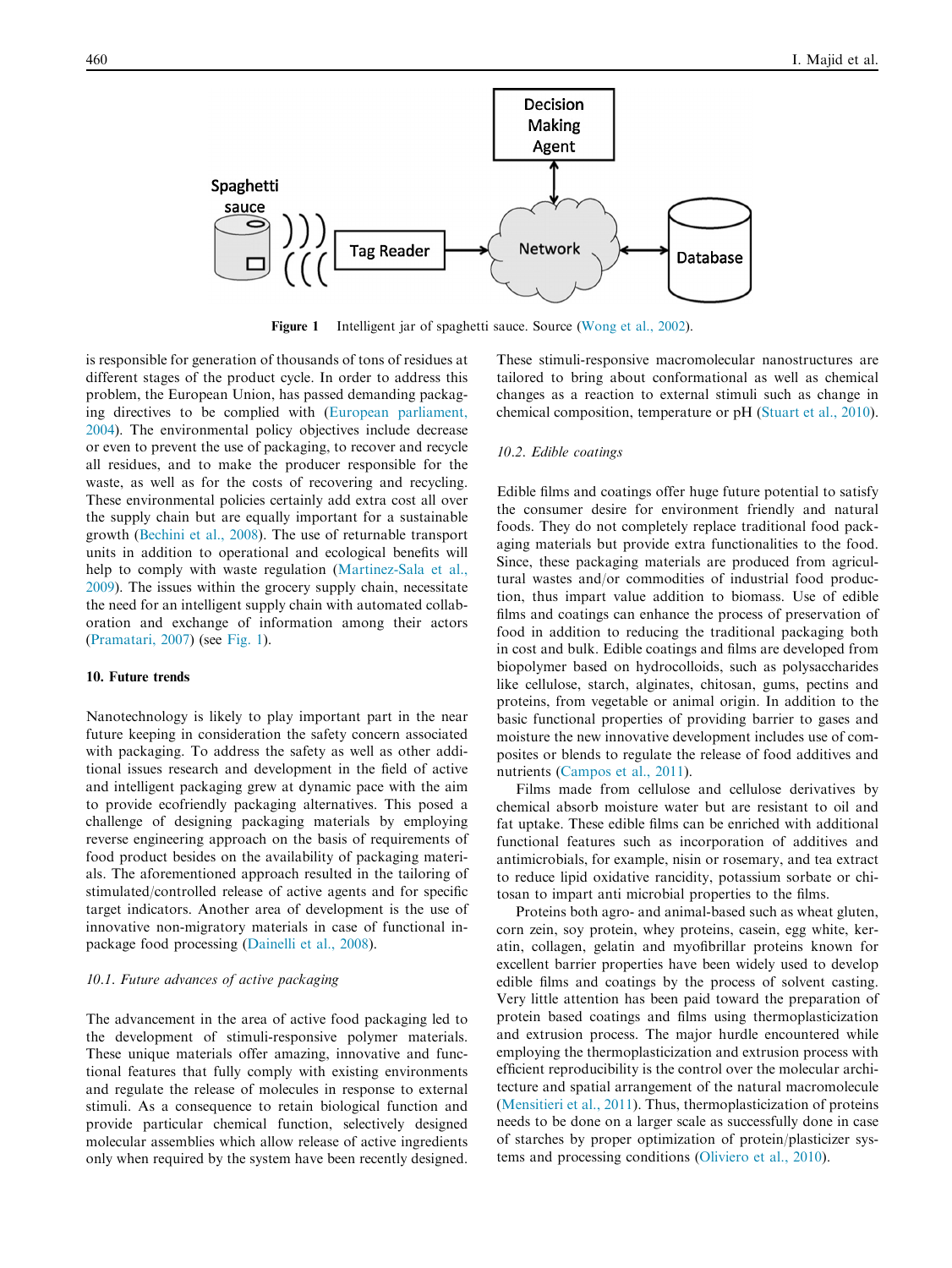#### <span id="page-7-0"></span>11. Conclusion

Trends in the emergence of biodegradable packaging technology with improved quality and safety resulted in innovations in packaging techniques. Research and development in response to consumer preferences gave rise to active, intelligent and bio active food packaging techniques that are purely innovative. These innovative packaging technologies contributed toward the enhancement of food quality, safety, feasibility and bioactivity of functional components. Applicability of novel and innovative packaging techniques is growing widely because of their health impact and thus resulted in reduced consumer complaints. In the near future traditional packaging will be completely replaced by innovative food packaging techniques as these techniques are rapidly making their way into the global market.

## References

- [Abad, E., Palacio, F., Nuin, M., Gonzalez de Zarate, A., Juarros, A.,](http://refhub.elsevier.com/S1658-077X(16)30076-5/h0005) [Gomez, J.M., Marco, S., 2009. RFID smart tag for traceability and](http://refhub.elsevier.com/S1658-077X(16)30076-5/h0005) [cold chain monitoring of foods: demonstration in an interconti](http://refhub.elsevier.com/S1658-077X(16)30076-5/h0005)[nental fresh fish logistic chain. J. Food Eng. 93, 394–399.](http://refhub.elsevier.com/S1658-077X(16)30076-5/h0005)
- [Appendini, P., Hotchtkiss, J.H., 2002. Review of antimicrobial food](http://refhub.elsevier.com/S1658-077X(16)30076-5/h0010) [packaging. Innov. Food. Sci. Emerg. Technol](http://refhub.elsevier.com/S1658-077X(16)30076-5/h0010). 3, 113–126.
- [Avella, M., De Vlieger, J.J., Errico, M.E., Fischer, S., Vacca, P.,](http://refhub.elsevier.com/S1658-077X(16)30076-5/h0015) [Volpe, M.G., 2005. Biodegradable starch/clay nanocomposite films](http://refhub.elsevier.com/S1658-077X(16)30076-5/h0015) [for food packaging applications. Food Chem. 93, 467–474.](http://refhub.elsevier.com/S1658-077X(16)30076-5/h0015)
- AZoNano, The A to Z of Nanotechnology, 2004. Nanotechnology and food packaging, Article 857. AZoJono—J Nanotechnology Online. Available from: [<http://www.azonano.com/Details.asp?Arti](http://www.azonano.com/Details.asp?ArticleID=857)[cleID=857](http://www.azonano.com/Details.asp?ArticleID=857)>, (Accessed 2016 Sept 24).
- [Bakkali, F., Averbeck, S., Averbeck, D., Idaomar, M., 2008. Biolog](http://refhub.elsevier.com/S1658-077X(16)30076-5/h0025)[ical effects of essential oils–a review. Food. Chem. Toxicol. 46,](http://refhub.elsevier.com/S1658-077X(16)30076-5/h0025) [446–475.](http://refhub.elsevier.com/S1658-077X(16)30076-5/h0025)
- [Bechini, A., Cimino, M., Marcelloni, F., Tomasi, A., 2008. Patterns](http://refhub.elsevier.com/S1658-077X(16)30076-5/h0030) [and technologies for enabling supply chain traceability through](http://refhub.elsevier.com/S1658-077X(16)30076-5/h0030) [collaborative e-business. Inf. Softw. Technol. 50, 342–359](http://refhub.elsevier.com/S1658-077X(16)30076-5/h0030).
- [Brody, A., Strupinsky, E.R., d Kline, L.R., 2001. Odor Removers. In:](http://refhub.elsevier.com/S1658-077X(16)30076-5/h0035) [Brody, A., Strupinsky, E.R., Kline, L.R. \(Eds.\), Active Packaging](http://refhub.elsevier.com/S1658-077X(16)30076-5/h0035) [for Food Applications. Technomic Publishing Inc., Lancaster, pp.](http://refhub.elsevier.com/S1658-077X(16)30076-5/h0035) [107–117.](http://refhub.elsevier.com/S1658-077X(16)30076-5/h0035)
- [Brody, A., 2006. Nano and food packaging technologies converge.](http://refhub.elsevier.com/S1658-077X(16)30076-5/h0040) [Food Tech. 60, 92–94](http://refhub.elsevier.com/S1658-077X(16)30076-5/h0040).
- [Brody, A.L., Bugusu, B., Han, J.H., koelsch sand, C., Mchugh, T.H.,](http://refhub.elsevier.com/S1658-077X(16)30076-5/h0045) [2008. Innovative food packaging solutions. J. Food Sci. 73, 107–](http://refhub.elsevier.com/S1658-077X(16)30076-5/h0045) [116.](http://refhub.elsevier.com/S1658-077X(16)30076-5/h0045)
- [Campos, C.A., Gerschenson, L.N., Flores, S.K., 2011. Development](http://refhub.elsevier.com/S1658-077X(16)30076-5/h0050) [of edible films and coatings with antimicrobial activity. Food](http://refhub.elsevier.com/S1658-077X(16)30076-5/h0050) [Bioprocess Technol](http://refhub.elsevier.com/S1658-077X(16)30076-5/h0050). 4, 849–875.
- [Choi, T.Y., Krause, D.R., 2006. The supply base and its complexity:](http://refhub.elsevier.com/S1658-077X(16)30076-5/h0055) [implications for transactions costs, risks, responsiveness and](http://refhub.elsevier.com/S1658-077X(16)30076-5/h0055) [innovation. J. Oper. Manage. 24, 637–652.](http://refhub.elsevier.com/S1658-077X(16)30076-5/h0055)
- [Dainelli, D., Gontard, N., Spyropoulos, D., Zondervan-van den](http://refhub.elsevier.com/S1658-077X(16)30076-5/h0060) [Beuken, E., Tobback, P., 2008. Active and intelligent food](http://refhub.elsevier.com/S1658-077X(16)30076-5/h0060) [packaging: legal aspects and safety concerns. Trends. Food. Sci.](http://refhub.elsevier.com/S1658-077X(16)30076-5/h0060) [Technol. 19, 103–112.](http://refhub.elsevier.com/S1658-077X(16)30076-5/h0060)
- De Kruijf, N., Beest, M.V., Rijk, R., Sipiläinen-Malm, T., Losada, P. [P., De Meulenaer, B., 2002. Active and intelligent packaging:](http://refhub.elsevier.com/S1658-077X(16)30076-5/h0065) [applications and regulatory aspects. Food Addit. Contam. 19, 144–](http://refhub.elsevier.com/S1658-077X(16)30076-5/h0065) [162.](http://refhub.elsevier.com/S1658-077X(16)30076-5/h0065)
- [Decker, E.A., 1998. Strategies for manipulating the prooxidative/](http://refhub.elsevier.com/S1658-077X(16)30076-5/h0070) [antioxidative balance of foods to maximize oxidative stability.](http://refhub.elsevier.com/S1658-077X(16)30076-5/h0070) [Trends. Food Sci. Technol. 9, 241–248](http://refhub.elsevier.com/S1658-077X(16)30076-5/h0070).
- [Dobrucka, R., Cierpiszewski, R., 2014. Active and intelligent packag](http://refhub.elsevier.com/S1658-077X(16)30076-5/h0075)[ing food – research and development – a review. Polish. J. Food](http://refhub.elsevier.com/S1658-077X(16)30076-5/h0075) [Nutri. Sci](http://refhub.elsevier.com/S1658-077X(16)30076-5/h0075). 64, 7–15.
- Doyle, M.E., 2006. Nanotechnology: A Brief Literature Review. Food Research Institute Briefings [Internet]. June 2006. Available from: [<http://www.wisc.edu/ fri/briefs/FRIBrief Nanotech Lit Rev.](http://www.wisc.edu/%20fri/briefs/FRIBrief%20Nanotech%20Lit%20Rev.pdf) [pdf>](http://www.wisc.edu/%20fri/briefs/FRIBrief%20Nanotech%20Lit%20Rev.pdf) (Accessed 2016 Sept 24).
- ETC Group Report, 2004. Down on the farm: the impact of nanoscale technologies on food and agriculture Available from:  $\leq$ http://www.etcgroup.org/ en/materials/publications.html?pub  $id = 80$  > (Accessed 2016 Sept 29), pp. 1–75.
- European Parliament, Directive 2004/12/EC of the European Parliament and of the Council of 11 February 2004 amending Directive 94/62/EC on packaging and packaging waste – Statement by the Council, the Commission and the European Parliament, Official Journal of the European Communities, L 47,18.2.2004, pp. 26–32.
- [Falguera, V., Quintero, J.P., Jimenez, A., Munoz, J.A., Ibarz, A.,](http://refhub.elsevier.com/S1658-077X(16)30076-5/h0095) [2011. Edible films and coatings: structures, active functions and](http://refhub.elsevier.com/S1658-077X(16)30076-5/h0095) [trends in their use. Trends. Food Sci. Technol. 22, 292–303](http://refhub.elsevier.com/S1658-077X(16)30076-5/h0095).
- [Finkenzeller, K., 2003. RFID Handbook: Fundamentals and Appli](http://refhub.elsevier.com/S1658-077X(16)30076-5/h0100)[cations. West Sussex, U.K.](http://refhub.elsevier.com/S1658-077X(16)30076-5/h0100)
- [Flores, S., Conte, A., Campos, C., Gerschenson, L., Del Nobile, M.,](http://refhub.elsevier.com/S1658-077X(16)30076-5/h0105) [2007. Mass transport properties of tapioca-based active edible](http://refhub.elsevier.com/S1658-077X(16)30076-5/h0105) [films. J. Food Eng. 81, 580–586](http://refhub.elsevier.com/S1658-077X(16)30076-5/h0105).
- [Gomez-Estaca, J., Lopez-de-Dicastillo, C., Hernandez-Munoz, P.,](http://refhub.elsevier.com/S1658-077X(16)30076-5/h0110) [Catala, R., Gavara, R., 2014. Advances in antioxidant active food](http://refhub.elsevier.com/S1658-077X(16)30076-5/h0110) [packaging. Trends. Food. Sci. Technol. 35, 42–51.](http://refhub.elsevier.com/S1658-077X(16)30076-5/h0110)
- [Gontard, N., 2000. In: Gontard, N. \(Ed.\), Les Emballages Actifs. Tech](http://refhub.elsevier.com/S1658-077X(16)30076-5/h0115) [& Doc Editions, Lavoisier, Paris, France.](http://refhub.elsevier.com/S1658-077X(16)30076-5/h0115)
- [Han, J.H., Ho, C.H.L., Rodrigues, E.T., 2005. Intelligent packaging.](http://refhub.elsevier.com/S1658-077X(16)30076-5/h0120) [In: Han, J.H. \(Ed.\), Innovations in Food Packaging. Elsevier](http://refhub.elsevier.com/S1658-077X(16)30076-5/h0120) [Academic Press, Oxford](http://refhub.elsevier.com/S1658-077X(16)30076-5/h0120).
- [Han, J.H., Seo, G.H., Park, I.M., Kim, G.N., Lee, D.S., 2006. Physical](http://refhub.elsevier.com/S1658-077X(16)30076-5/h0125) [and mechanical properties of pea starch edible films containing](http://refhub.elsevier.com/S1658-077X(16)30076-5/h0125) [beeswax emulsions. J. Food Sci. 71, 290–296.](http://refhub.elsevier.com/S1658-077X(16)30076-5/h0125)
- [Jedermann, R., Lang, W., 2007. Semi-passive RFID and beyond: steps](http://refhub.elsevier.com/S1658-077X(16)30076-5/h0130) [towards automated quality tracing in the food chain. Int. J. RF](http://refhub.elsevier.com/S1658-077X(16)30076-5/h0130) [Identif. Technol. Appl. 2, 247–259](http://refhub.elsevier.com/S1658-077X(16)30076-5/h0130).
- [Jin, T., Zhang, H., 2008. Biodegradable polylactic acid polymer with](http://refhub.elsevier.com/S1658-077X(16)30076-5/h0135) [nisin for use in antimicrobial food packaging. J. Food Sci. 73, 127–](http://refhub.elsevier.com/S1658-077X(16)30076-5/h0135) [134.](http://refhub.elsevier.com/S1658-077X(16)30076-5/h0135)
- Joseph,T., Morrison, M., 2006. Nanotechnology in agriculture and food. A nanoforum report, May. Available from:  $\lt^{\hbox{http://}}$  $\lt^{\hbox{http://}}$  $\lt^{\hbox{http://}}$ [www.nanowerk.com/nanotechnology/ reports/reportpdf/report61.](http://www.nanowerk.com/nanotechnology/%20reports/reportpdf/report61.pdf) [pdf](http://www.nanowerk.com/nanotechnology/%20reports/reportpdf/report61.pdf)>, (Accessed 2016 Sept 29), pp. 1–14.
- [Kerry, J.P., O'Grady, M.N., Hogan, S.A., 2006. Past, current and](http://refhub.elsevier.com/S1658-077X(16)30076-5/h0145) [potential utilization of active and intelligent packaging systems for](http://refhub.elsevier.com/S1658-077X(16)30076-5/h0145) [meat and muscle-based products: a review. Meat Sci. 74, 113–130](http://refhub.elsevier.com/S1658-077X(16)30076-5/h0145).
- [Lagaron, J.M., 2005. Biodegradable and sustainable plastics as](http://refhub.elsevier.com/S1658-077X(16)30076-5/h0150) [essential elements in novel bioactive packaging technologies. In:](http://refhub.elsevier.com/S1658-077X(16)30076-5/h0150) [First conference on biodegradable polymers for packaging appli](http://refhub.elsevier.com/S1658-077X(16)30076-5/h0150)[cations. PIRA International, Leatherhead \(UK\). 5–6 July 2005.](http://refhub.elsevier.com/S1658-077X(16)30076-5/h0150)
- [Lange, J., Wyser, Y., 2003. Recent innovations in barrier technologies](http://refhub.elsevier.com/S1658-077X(16)30076-5/h0155) [for plastic packaging—a review. Packag. Technol. Sci. 16, 149–158](http://refhub.elsevier.com/S1658-077X(16)30076-5/h0155).
- [Liu, Y., Chakrabartty, S., Alocilja, E., 2007. Fundamental building](http://refhub.elsevier.com/S1658-077X(16)30076-5/h0160) [blocks for molecular biowire based forward error-correcting](http://refhub.elsevier.com/S1658-077X(16)30076-5/h0160) [biosensors. Nanotechnology 18, 1–6](http://refhub.elsevier.com/S1658-077X(16)30076-5/h0160).
- [Lopez, P., Sanchez, C., Batlle, R., Nerin, C., 2007. Vapor-phase](http://refhub.elsevier.com/S1658-077X(16)30076-5/h0165) [activities of cinnamon, thyme, and oregano essential oils and key](http://refhub.elsevier.com/S1658-077X(16)30076-5/h0165) [constituents against food borne microorganisms. J. Agric. Food](http://refhub.elsevier.com/S1658-077X(16)30076-5/h0165) [Chem. 55, 4348–4356](http://refhub.elsevier.com/S1658-077X(16)30076-5/h0165).
- [Lopez-de-Dicastillo, Catala C.R., Gavara, R., Hernandez-Munoz, P.,](http://refhub.elsevier.com/S1658-077X(16)30076-5/h0170) [2011. Food applications of active packaging EVOH films contain](http://refhub.elsevier.com/S1658-077X(16)30076-5/h0170)[ing cyclodextrins for the preferential scavenging of undesirable](http://refhub.elsevier.com/S1658-077X(16)30076-5/h0170) [compounds. J. Food Eng. 104, 380–386](http://refhub.elsevier.com/S1658-077X(16)30076-5/h0170).
- [Lopez-Rubio, A., Almenar, E., Hernandez-Munoz, P., Lagaron, J.M.,](http://refhub.elsevier.com/S1658-077X(16)30076-5/h0175) [Catala, R., Gavara, R., 2004. Overview of active polymer-based](http://refhub.elsevier.com/S1658-077X(16)30076-5/h0175)